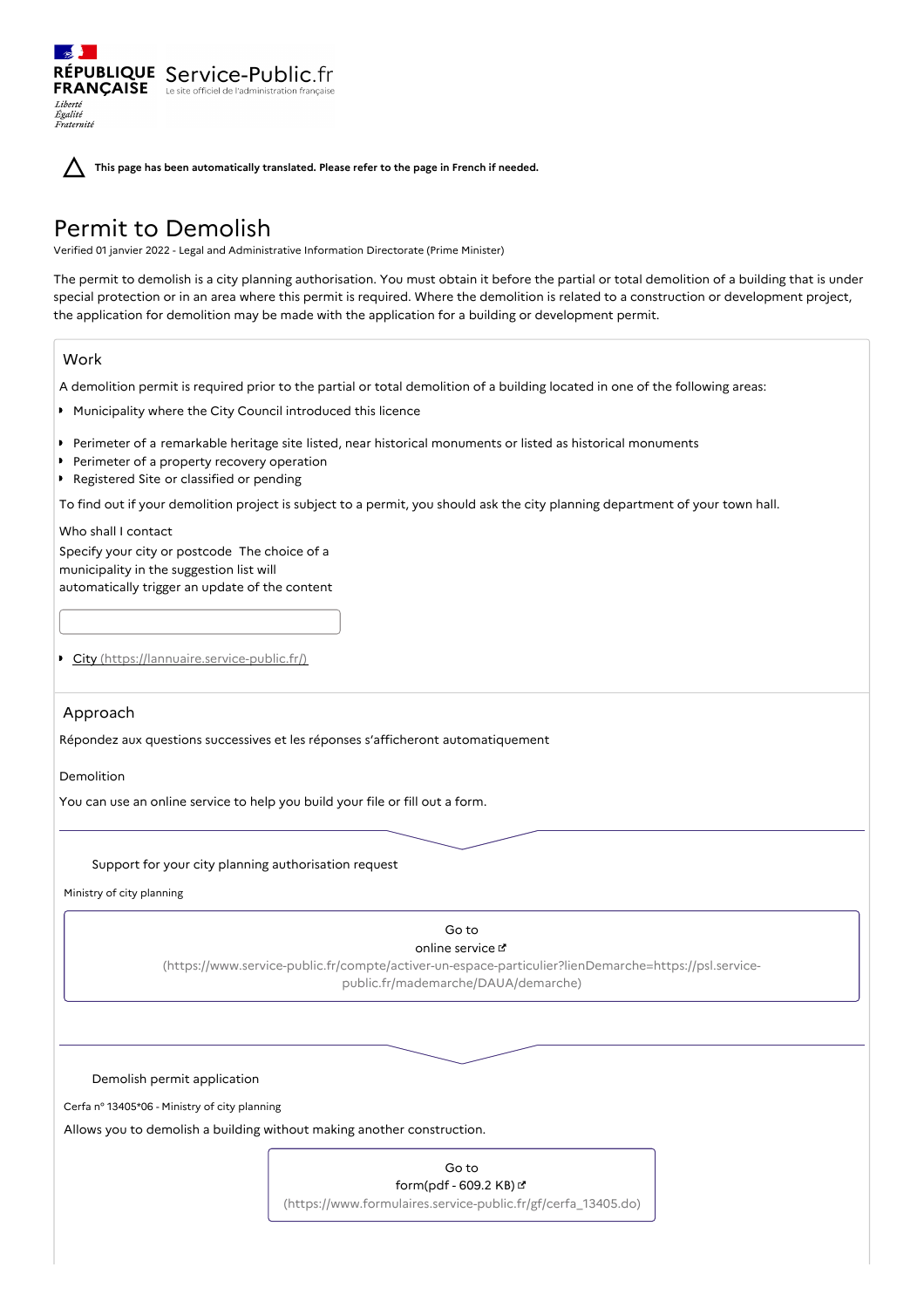| Consult the online manual                            |                                                                                                                                                                                                                                                    |  |
|------------------------------------------------------|----------------------------------------------------------------------------------------------------------------------------------------------------------------------------------------------------------------------------------------------------|--|
|                                                      | > > Notice - Permit to build, build, demolish, pre-declaration ¤ (https://www.formulaires.service-public.fr/gf/getNotice.do?                                                                                                                       |  |
| cerfaNotice=51434&cerfaFormulaire=13703)             |                                                                                                                                                                                                                                                    |  |
|                                                      |                                                                                                                                                                                                                                                    |  |
| Formulaires annexes                                  |                                                                                                                                                                                                                                                    |  |
|                                                      | ▶ Document to be attached to the demolition permit when several persons are involved in the same project :                                                                                                                                         |  |
|                                                      | > Complementary/other applicants for the same project ¤ (https://www.formulaires.service-public.fr/gf/getAnnexe.do?cerfaAnnexe=13702-                                                                                                              |  |
| 1&cerfaFormulaire=13702)                             |                                                                                                                                                                                                                                                    |  |
|                                                      |                                                                                                                                                                                                                                                    |  |
|                                                      |                                                                                                                                                                                                                                                    |  |
| Demolition with reconstruction                       |                                                                                                                                                                                                                                                    |  |
|                                                      | When the demolition depends on a construction or development project, the application form building permit (https://www.service-                                                                                                                   |  |
|                                                      | public.fr/particuliers/vosdroits/F1986?lang=en) or to (https://www.service-public.fr/particuliers/vosdroits/F17665?lang=en) also allows you                                                                                                        |  |
| to request permission to demolish.                   |                                                                                                                                                                                                                                                    |  |
|                                                      |                                                                                                                                                                                                                                                    |  |
|                                                      | You can use an online service to help you build your file or fill out a form.                                                                                                                                                                      |  |
|                                                      |                                                                                                                                                                                                                                                    |  |
|                                                      |                                                                                                                                                                                                                                                    |  |
| Support for your city planning authorisation request |                                                                                                                                                                                                                                                    |  |
| Ministry of city planning                            |                                                                                                                                                                                                                                                    |  |
|                                                      |                                                                                                                                                                                                                                                    |  |
|                                                      | Go to                                                                                                                                                                                                                                              |  |
|                                                      | online service L'                                                                                                                                                                                                                                  |  |
|                                                      | (https://www.service-public.fr/compte/activer-un-espace-particulier?lienDemarche=https://psl.service-                                                                                                                                              |  |
|                                                      | public.fr/mademarche/DAUA/demarche)                                                                                                                                                                                                                |  |
|                                                      |                                                                                                                                                                                                                                                    |  |
|                                                      |                                                                                                                                                                                                                                                    |  |
|                                                      |                                                                                                                                                                                                                                                    |  |
|                                                      |                                                                                                                                                                                                                                                    |  |
|                                                      | Application for a building permit for a single house and/or its annexes (PCMI)                                                                                                                                                                     |  |
| Cerfa nº 13406*07 - Ministry of city planning        |                                                                                                                                                                                                                                                    |  |
|                                                      |                                                                                                                                                                                                                                                    |  |
|                                                      | Go to                                                                                                                                                                                                                                              |  |
|                                                      | form(pdf - 798.1 KB) &                                                                                                                                                                                                                             |  |
|                                                      | (https://www.formulaires.service-public.fr/gf/cerfa_13406.do)                                                                                                                                                                                      |  |
|                                                      |                                                                                                                                                                                                                                                    |  |
| $\blacksquare$ Consult the online manual             |                                                                                                                                                                                                                                                    |  |
|                                                      | > > Notice - Permit to build, build, demolish, pre-declaration E (https://www.formulaires.service-public.fr/gf/getNotice.do?                                                                                                                       |  |
| cerfaNotice=51434&cerfaFormulaire=13703)             |                                                                                                                                                                                                                                                    |  |
|                                                      | >>>>>>>> Help Sheet for the Calculation of Floor and Taxable Surface E (https://www.formulaires.service-public.fr/gf/getAnnexe.do?cerfaAnnexe=13409-                                                                                               |  |
| 1&cerfaFormulaire=13703)                             |                                                                                                                                                                                                                                                    |  |
|                                                      |                                                                                                                                                                                                                                                    |  |
| Formulaires annexes                                  |                                                                                                                                                                                                                                                    |  |
|                                                      |                                                                                                                                                                                                                                                    |  |
|                                                      | ▶ Document to be attached to the building permit when several persons are involved in the same project :<br>> Complementary/other applicants for the same project of (https://www.formulaires.service-public.fr/gf/getAnnexe.do?cerfaAnnexe=13702- |  |
| 1&cerfaFormulaire=13702)                             |                                                                                                                                                                                                                                                    |  |
|                                                      |                                                                                                                                                                                                                                                    |  |
|                                                      |                                                                                                                                                                                                                                                    |  |
|                                                      |                                                                                                                                                                                                                                                    |  |
|                                                      |                                                                                                                                                                                                                                                    |  |
|                                                      | Application for a building permit (other than for an individual house or its annexes)                                                                                                                                                              |  |
| Cerfa nº 13409*07 - Ministry of city planning        |                                                                                                                                                                                                                                                    |  |
| Allows you to build or work on an existing building. |                                                                                                                                                                                                                                                    |  |
|                                                      |                                                                                                                                                                                                                                                    |  |
|                                                      | Go to                                                                                                                                                                                                                                              |  |
|                                                      | form(pdf - 1.6 MB) &                                                                                                                                                                                                                               |  |
|                                                      | (https://www.formulaires.service-public.fr/gf/cerfa_13409.do)                                                                                                                                                                                      |  |
|                                                      |                                                                                                                                                                                                                                                    |  |
|                                                      |                                                                                                                                                                                                                                                    |  |
| ■ Consult the online manual                          |                                                                                                                                                                                                                                                    |  |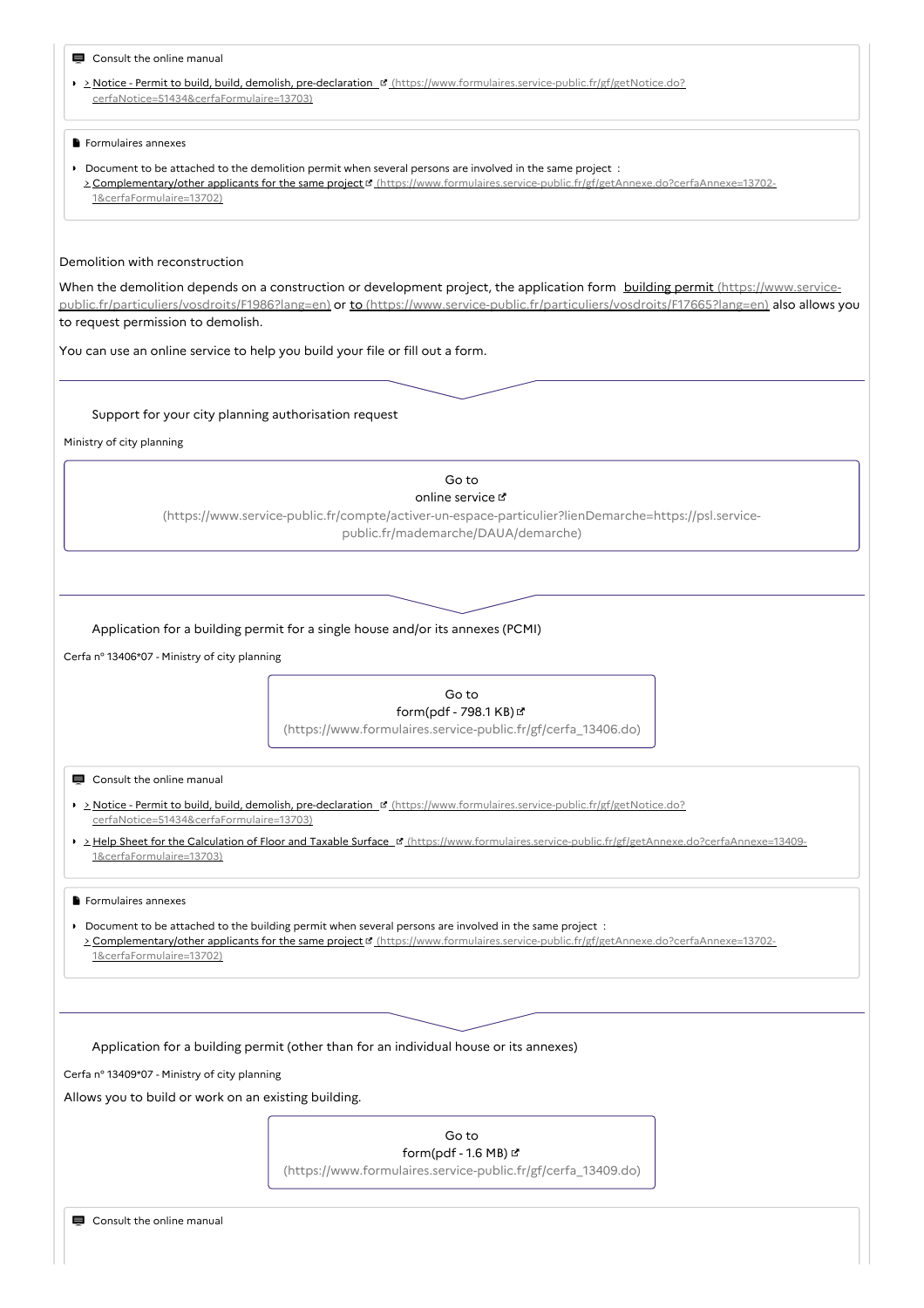- > Notice Permit to build, build, demolish, pre-declaration <sup>of</sup> [\(https://www.formulaires.service-public.fr/gf/getNotice.do?](https://www.formulaires.service-public.fr/gf/getNotice.do?cerfaNotice=51434&cerfaFormulaire=13703) cerfaNotice=51434&cerfaFormulaire=13703)
- $\bullet$ > Help Sheet for the Calculation of Floor and Taxable Surface ¤ [\(https://www.formulaires.service-public.fr/gf/getAnnexe.do?cerfaAnnexe=13409-](https://www.formulaires.service-public.fr/gf/getAnnexe.do?cerfaAnnexe=13409-1&cerfaFormulaire=13703) 1&cerfaFormulaire=13703)

#### **Formulaires annexes**

- Attachment to verify compliance of establishments receiving public (LES) with accessibility and fire and panic safety rules : Specific file to verify LES compliance with accessibility and fire and panic safety rules [\(https://www.formulaires.service-public.fr/gf/getAnnexe.do?](https://www.formulaires.service-public.fr/gf/getAnnexe.do?cerfaAnnexe=13409-3&cerfaFormulaire=13409) cerfaAnnexe=13409-3&cerfaFormulaire=13409)
- Document to be attached to the building permit when several persons are involved in the same project : > Complementary/other applicants for the same project [Methos://www.formulaires.service-public.fr/gf/getAnnexe.do?cerfaAnnexe=13702-1&cerfaFormulaire=13702)

## Filing

The application for a permit is sent to the town hall by one of the natural persons or legal following:

- Owner(s) of the land(s), their agent or one or more persons certifying that they are authorised to perform the work
- Co-shareholder(s) or their agent, in case of
- Territorial community benefiting from expropriation on grounds of public utility

Several people may apply for a joint authorisation for the same project, a supplementary application form is required.

Complementary/other applicants for the same project

Document to be attached to the application for city planning authorisation when several persons are involved in the same project

| Go to                                                                                                 |
|-------------------------------------------------------------------------------------------------------|
| form(pdf - 212.6 KB) ப                                                                                |
| (https://www.formulaires.service-public.fr/gf/getAnnexe.do?cerfaAnnexe=13702-1&cerfaFormulaire=13702) |

The demolition permit file attached to the form includes the following documents:

**Situation plan** of the land within the commune, which specifies its scale and its orientation towards the north

- $\bullet$ **Mass Plan** buildings to be demolished
- **Photographic Document** showing the building(s) planned for demolition and their insertion in the surrounding areas

Additional parts may be required depending on your project. They are listed in the form's Attachments Filing Slip.

 **FYI :** the list of attachments listed in the attachment deposit slip is complete. The administration cannot request any other documents from you.

You have to hand the folder to your town hall in **4**. It can be deposited on site or sent by registered letter with notice of receipt.

You must provide an additional copy of the file for a project located in a registered site, remarkable heritage site or near a historical monument. This copy is sent by the mayor to the architect of the Buildings de France, who must give his approval for the project.

If your project is located in a future or existing national park, you will be required to provide two additional copies of the permit file. They are sent by the mayor to the prefect or the director of the public establishment of the national park who must give his approval for the project.

You can submit your request for authorisation to the city or send it by mail RAR (). You can also transmit it in dematerialised form according to the terms defined by your municipality. To get to know them, you need to get closer to the city planning department of your town hall.

Who shall I contact

Specify your city or postcode The choice of a municipality in the suggestion list will automatically trigger an update of the content

City [\(https://lannuaire.service-public.fr/\)](https://lannuaire.service-public.fr/)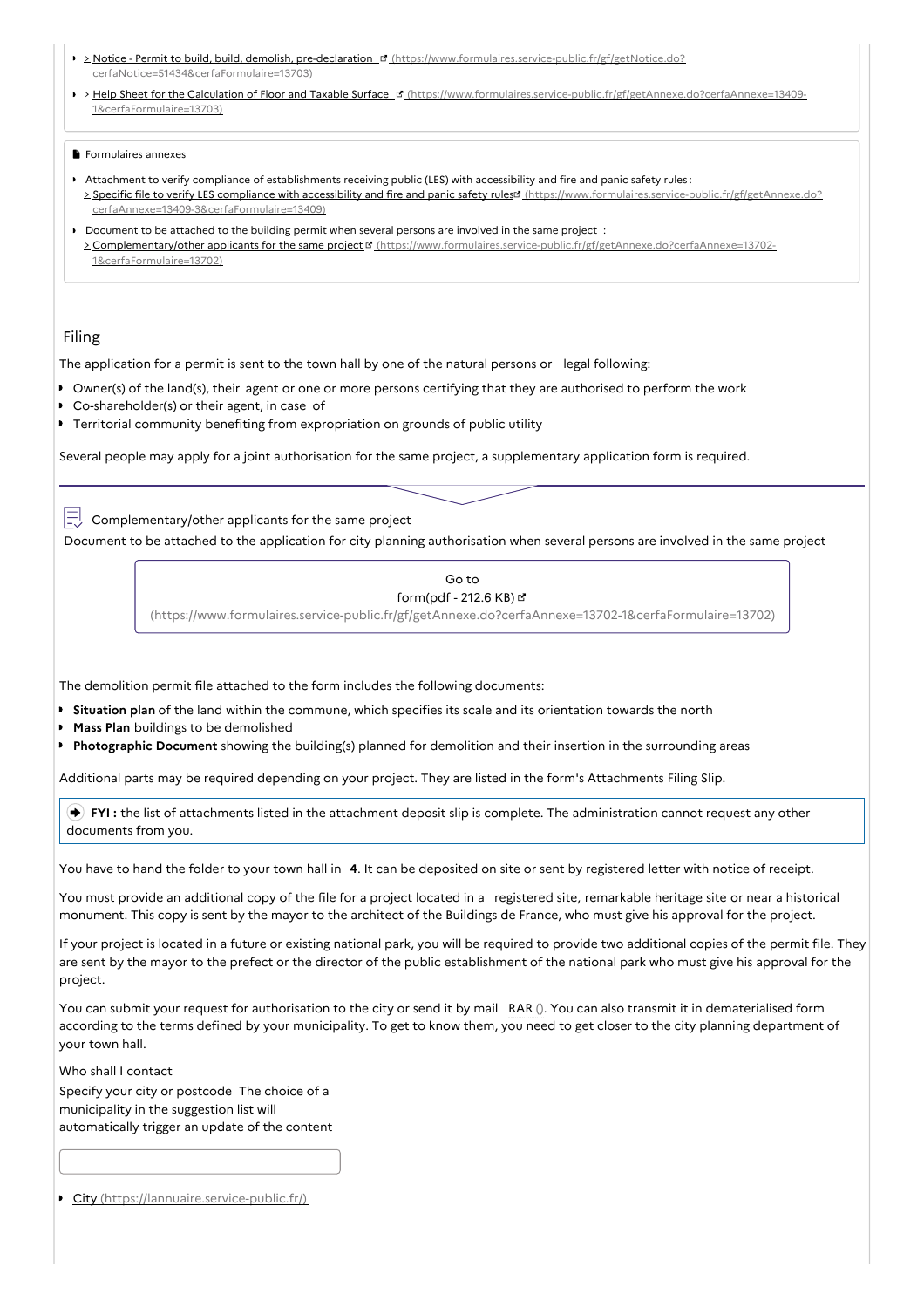On this occasion, the town hall issues you a receipt with a registration number that indicates the date on which, in the absence of a reply, you will obtain a permit. This is a tacit permit.

## Instruction Time

The time limit for processing your application is generally **2 months**. The town hall has 1 month to claim you the missing coins. You will then have 3 months to complete your file. If you do not provide the missing parts, your application will be considered rejected. **The period of investigation begins from the receipt of the complete permit file in the town hall**.

Within the perimeter of remarkable heritage site or near historical monuments, the time limit for instruction is 3 months. You will be informed within one month of the filing of your application.

Within 15 days of the filing of your application and during the entire investigation, the town hall displays a notice of application to demolish. This notice includes the essential features of your project.

# Decisions of the City Council

The City Hall may accept or refuse your permit application. It may also suspend its decision ( stay).

Répondez aux questions successives et les réponses s'afficheront automatiquement

## Acceptance

The decision of the town hall takes the form of **arrested**. This decision is sent to you by registered letter with notification of receipt or by email.

A permit to demolish may be issued with prescriptions if your work may compromise the protection or enhancement of built heritage, neighbourhoods, monuments and sites. City Hall has to justify its decision.

You can start demolition 15 days after notification of the licence order.

 **Warning :** within <sup>3</sup> months of the date of the permit decision, the town hall may withdraw <sup>a</sup> permit if it considers that it was issued illegally.

## Refusal

Refusal to demolish permits takes the form of a **order in which the administration justifies that decision** . It shall also indicate the means and time limits for appeal. This decision is sent to you by registered letter with notification of receipt or by email.

Within 2 months of the refusal, you may appeal against the decision by stating the reasons for your request.

You can ex gratia to the town hall. It must be sent on free paper by registered letter with notice of receipt.

Who shall I contact

Specify your city or postcode The choice of a municipality in the suggestion list will automatically trigger an update of the content

City [\(https://lannuaire.service-public.fr/\)](https://lannuaire.service-public.fr/)

The administration has 2 months to respond. If you do not receive a reply, your appeal is rejected. When this 2 month period is over, you have 2 months to make a appeal to the administrative judge [\(https://www.service-public.fr/particuliers/vosdroits/F2026?lang=en\)](https://www.service-public.fr/particuliers/vosdroits/F2026?lang=en).

You can also refer the matter directly to the administrative judge within 2 months of the refusal of the licence.

Administrative Tribunal & [\(https://www.conseil-etat.fr/tribunaux-cours/la-carte-des-juridictions-administratives\)](https://www.conseil-etat.fr/tribunaux-cours/la-carte-des-juridictions-administratives)

Failure to respond after the announced investigation period

If you don't have a response from the city hall after the deadline they have given you, it means that they don't oppose your project. You have **tacit demolition permit.**

In practice, you have an interest in asking the town hall for a certificate of non-opposition. The town hall must issue it to you on request, preferably by registered letter with notice of receipt.

This allows you to have proof of the reality of the tacit decision.

Who shall I contact Specify your city or postcode The choice of a municipality in the suggestion list will automatically trigger an update of the content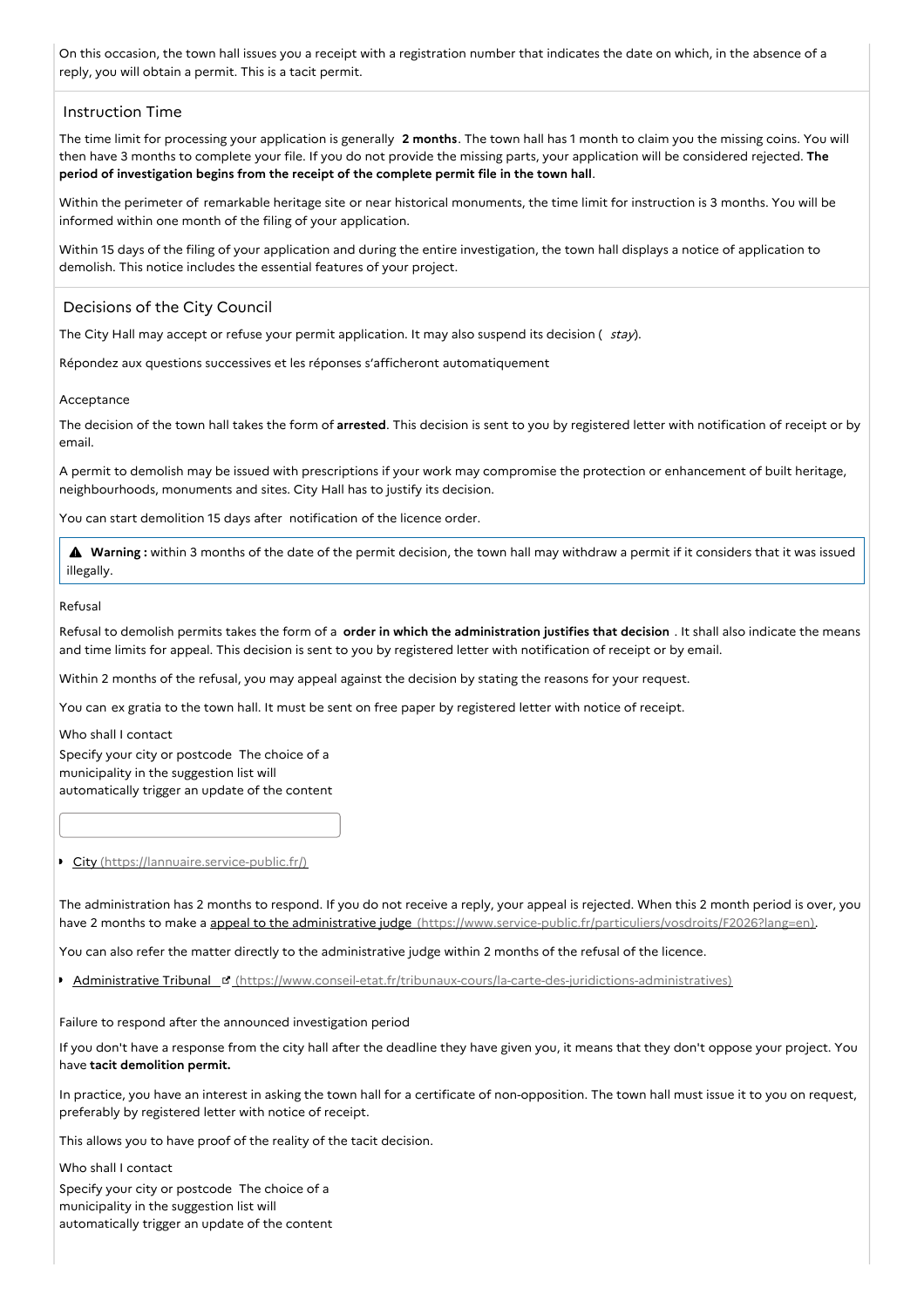City [\(https://lannuaire.service-public.fr/\)](https://lannuaire.service-public.fr/)

You can start demolition 15 days after the date on which the licence is acquired.

 **Warning :** you cannot obtain tacit permits in certain situations (unfavourable opinion of the architect of the buildings of France, construction located in a national park....).

Stay

Taking **reasoned decision** the City Council may suspend its decision for a period not exceeding 2 years. The duration of the stay must be specified in the decision.

At the end of the stay of the decision, the town hall must, on simple confirmation of your application for a permit, examine your file and decide on your project within 2 months of your application.

## Term

The licence to demolish is valid for 3 years. The authorisation is out of date if you have not started the work within 3 years or if, after this period, you interrupt it for more than one year.

However, the period of validity of the permit may be extended 2 times for 1 year. You must apply at least 2 months before your licence expires. This request for an extension must be sent on free paper, in 2 copies, by registered letter with notice of receipt or filed in town hall. The extension is granted if the City Council does not send you a decision within 2 months of receiving your request.

Who shall I contact

Specify your city or postcode The choice of a municipality in the suggestion list will automatically trigger an update of the content

### City [\(https://lannuaire.service-public.fr/\)](https://lannuaire.service-public.fr/)

You have no deadline to complete your work and you can schedule it. They must be large enough and never interrupted for more than a year.

## Licence Display

Posting of city planning authorisation or tacit permit in the field is mandatory. You must do this as soon as the licence order has been notified or as soon as your file has expired (tacit permit).

The display shall remain in place for the duration of the work and be visible from the outside.

You must use a rectangular panel with dimensions greater than 80 cm. The information on your billboard must be legible from the highway or from spaces open to the public.

The display shows the following information:

- **Name, business name or legal name of beneficiary**
- Permit Date and Number
- Nature of the project, area of the land, address of the town hall where the file can be consulted
- Name of the architect, author of the architectural project
- Allowable floor area and height of construction(s) (in metres relative to natural floor)
- $\triangleright$  Surface of the building(s) to be demolished

The display should also include **possibility for third parties to appeal** and notify the licensee within 15 days of their appeal.

For 2 months from 1<sup>to</sup> On the day of a continuous posting period in the field, your neighbours can indeed make an appeal. This can be a ex gratia the mayor who issued the authorisation or litigation before the administrative tribunal (https://www.service[public.fr/particuliers/vosdroits/F2026?lang=en\).](https://www.service-public.fr/particuliers/vosdroits/F2026?lang=en) If they do not have a posting, they will be able to challenge the authorisation for 6 months after the completion of the work.

An excerpt of the permit is posted in the town hall within 8 days of the issuance of the authorisation, for 2 months.

#### Statute and miscellaneous references

■ City planning Code: Articles R\*421-26 to R421\*-29 **¤** (http://www.legifrance.gouv.fr/affichCode.do? [idSectionTA=LEGISCTA000006176166&cidTexte=LEGITEXT000006074075\)](http://www.legifrance.gouv.fr/affichCode.do?idSectionTA=LEGISCTA000006176166&cidTexte=LEGITEXT000006074075)